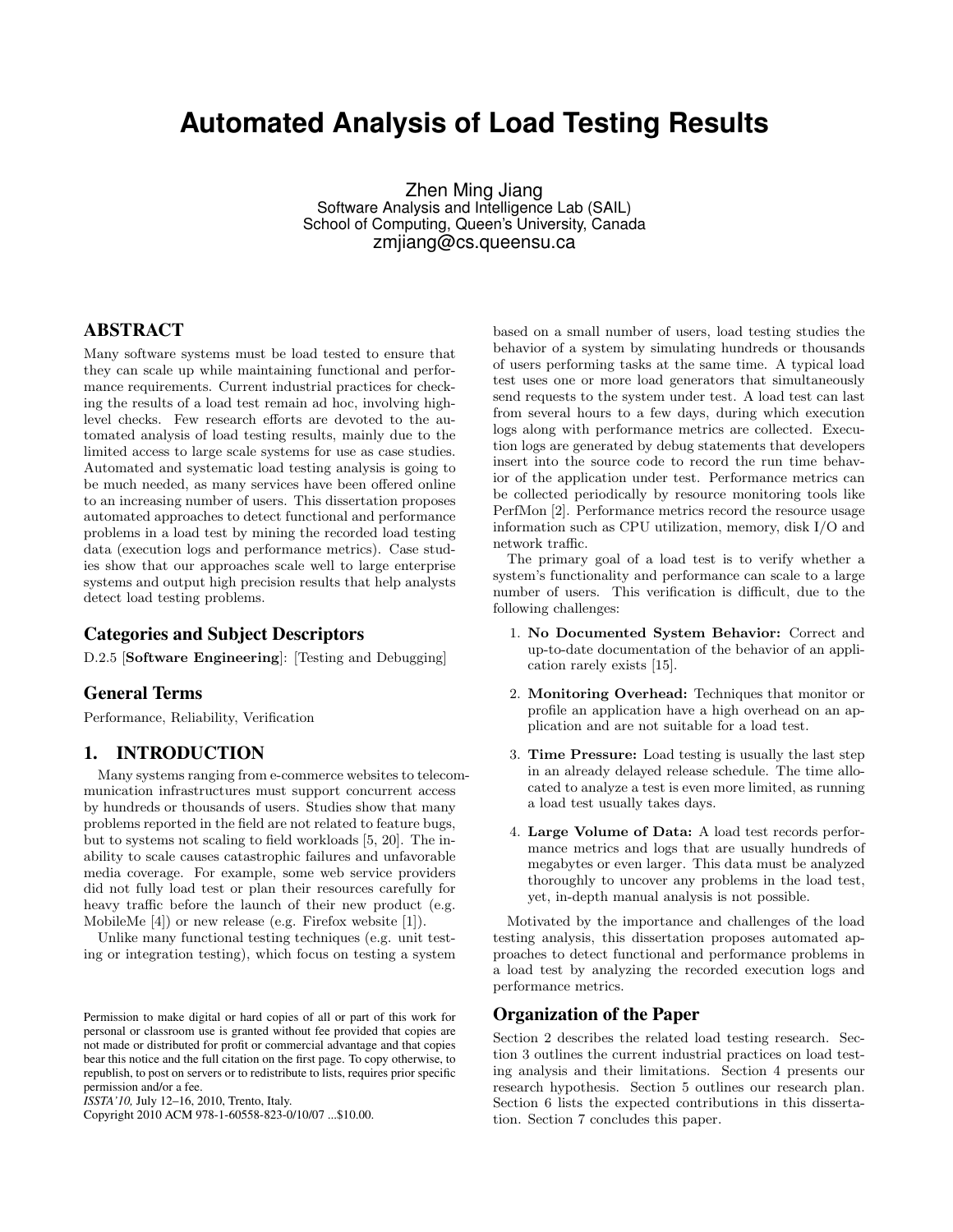# 2. STATE OF LOAD TESTING RESEARCH

There are various approaches for automatic generation of load test suites (e.g. [7, 11]), and for monitoring and diagnosing production systems (e.g. [8, 9]). There is very few work on systematic approaches to automatically analyze the load testing data for functional verification and performance evaluation. Yet, load testing analysis is an important problem, as studies show that many field problems are not related to feature bugs but to load problems [20]. It would be preferable that functional and performance issues can be caught early before the system is released to the field.

We believe that the current limited research on load testing analysis is mainly due to two reasons: First, there is limited access to large scale multi-user systems and load testing infrastructure, as many of such systems are developed in-house by commercial companies. Second, scalability problems are not a big concern for most prototype systems developed by researchers. However, as more and more services are offered in the cloud for thousands and millions of users, load testing analysis research will become indispensable.

## 3. STATE OF INDUSTRIAL PRACTICES

The primary goal of a load test is to verify functional correctness and to evaluate performance criteria for a system under load. Current industrial practices for load testing analysis remain ad hoc, involving high-level manual checks.

#### *Verifying Functional Correctness*

Load test engineers first check whether the application has crashed, restarted or hung during the load test. Then, load test engineers perform a more in-depth analysis by grepping through the log files for specific keywords like "failure" or "error". Load test engineers analyze the context of the matched log lines to determine whether these lines indicate problems or not.

There are two limitations in the current practice for checking functional correctness: First, not all log lines containing terms like "error" or "failure" are worth investigating. A log such as "Failure to locate item in the cache" is likely not a bug. Second, not all errors are indicated in the log file using the terms "error" or "failure". For example, even though the log line "Internal queue is full" does not contain the words "error" or "failure", it might be worthwhile investigating, as newly arriving items are possibly being dropped.

#### *Evaluating Performance Criteria*

Load test engineers first use domain knowledge to check the average response time of a few key scenarios. Then, load test engineers examine performance metrics for specific patterns (e.g. memory leaks). Finally, they compare these performance data with previous releases to assess whether there is a significant increase in the utilization of system resources.

We believe that current performance analysis practice is not efficient, since it takes hours of manual analysis. Current practice is neither sufficient for the following two reasons: First, checking the average response time does not provide a complete picture of the end user experience, as it is not clear how the response time evolves over time or how response time varies according to load. Second, merely reporting symptoms like "system is slowing down" or "higher resource utilization" does not provide enough context for developers to reproduce and diagnose the issues.

## 4. RESEARCH HYPOTHESIS

Two artifacts are recorded during a load test: execution logs and performance metrics. Execution logs record software activities (e.g. "User authentication successful") and errors (e.g. "Fail to retrieve customer profile"). Execution logs are widely available both in the testing and field environment for large enterprise systems, as they are used to support remote issue resolution and to cope with recent legal acts such as the "Sarbanes-Oxley Act of 2002" [3]. Performance metrics record the system's resource usage like CPU, memory, and disk I/O. Performance metrics can be collected by resource monitoring tools like PerfMon [2] with very little overhead. The information from execution logs and performance metrics complement each other, as over the course of a load test, execution logs record the system behavior and performance metrics keep track of the system resource utilization.

In this dissertation, we plan to propose automated approaches to verify functional correctness and to evaluate performance criteria of a system under load by mining the large set of execution logs and performance metrics data from load tests. Our underlying research hypothesis is as follows:

Historical load test repositories, which are a valuable, readily available and rarely explored resource, can form the basis of effective, automated load test analysis.

☎

✆

Our research hypothesis will be validated in the following three steps:

- 1. Automated Abstraction of Load Testing Data: We abstract the execution logs and performance metrics to facilitate the automated analysis in the next two steps.
- 2. Automated Verification of Functional Correctness: We verify a system's functional correctness by inferring functional models from the abstracted execution logs.
- 3. Automated Evaluation of Performance Criteria: We evaluate a system's performance criteria by building performance models from the abstracted execution logs and performance metrics.

We will explain the current progress and future plans of these three steps in the next section.

## 5. OUR APPROACH

 $\overline{a}$ 

✝

As illustrated in Figure 1, our approach consists of three steps: We first abstract the log lines to execution events and performance metrics into performance categories. Then, we derive functional models by mining the sequences of execution events to uncover functional problems. We derive performance models by analyzing the test data from the test repositories to uncover performance problems. For each step, we explain our motivation, compare our proposed work against existing research, and describe our current progress and future plans. Some of our research results [12, 13, 14] are already adopted by industry.

#### (1) Automated Abstraction of Load Testing Data

Execution logs are hard to parse and analyze automatically, as they are free-form and have an infinite set of vocabulary. Each log line is a mixture of dynamic and static information. Log lines generated by the same output statements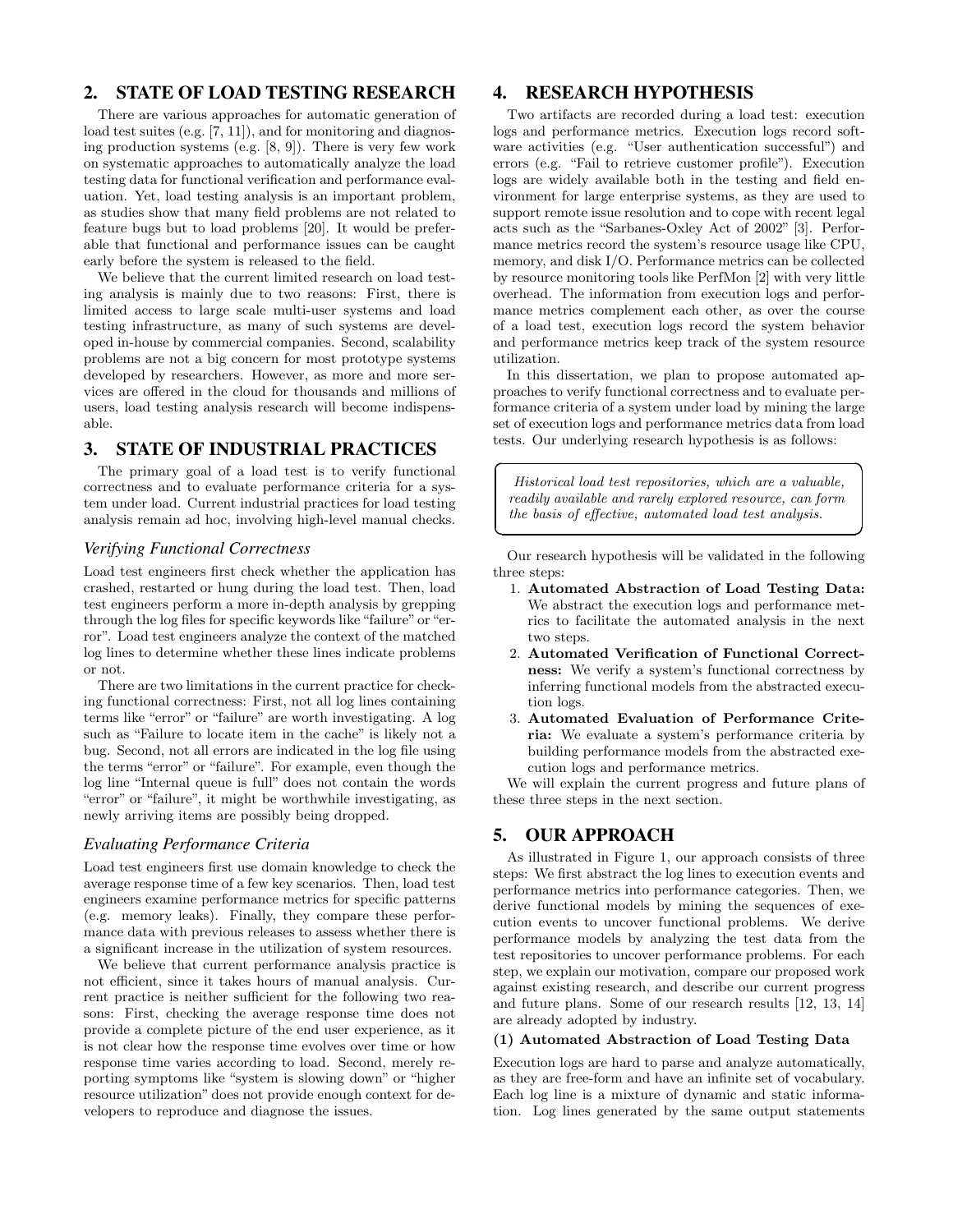

Figure 1: Our approach for automated load testing analysis

will have identical static information and the same structure of dynamic information. For example, the log line "Update shopping cart, item= $100"$  should be automatically classified with all the other log lines of the abstracted form "Update shopping cart, item= $\$v$ ". We call these abstracted forms execution events.

Existing log abstraction techniques, which work for generic log formats, either cannot scale to large log files [16] or cannot uniquely map one log line to one execution event [19]. Our approach is influenced by source code clone detection techniques to recognize the static and dynamic parts of the log lines [12]. Case studies show that our approach can handle large log file sizes with satisfying results  $(> 80\%$  in precision and recall).

As the system handles concurrent client requests, log lines from different scenarios are intermixed with each other in the execution logs. We have used various abstracted representations for scenarios formed by execution events (e.g. pairs [13] and sequences [14]), which are used in automated functional and performance analysis.

It is difficult for humans to interpret raw performance metrics, as it is not clear how to categorize these raw metric values into performance categories (e.g. high, medium and low). Furthermore, some data mining algorithms (e.g. Navie Bayes Classifier) only take discrete values as input. We are currently exploring generic approaches to classify performance metrics into discrete performance categories using techniques like control charts [18] to facilitate our future work in performance analysis.

#### (2) Automated Verification of Functional Correctness

We can verify a system's functional correctness by analyzing the execution logs. As a load test repeatedly executes a set of scenarios and is conducted after the functional testing is complete, the execution of the same scenario should generate identical event sequences. Any variations of these sequences might indicate potential problems.

We have proposed an approach [13] that derives the pairwise temporal relations out of execution logs. Unlike many temporal specification mining approaches (e.g. [6, 10, 21]), which profile and analyze the applications on the methodinvocation level, our analysis examines the execution logs to avoid huge performance overhead during a load test. Compared to method-invocation level data, execution logs are hard to abstract and group into scenario sequences. Our approach will flag the following case as problematic: the "lock open" event is followed by the "lock acquire" event 99% of the time, whereas the remaining 1% of the time "lock open" is followed by some other events. Case studies show that our approach detects various types of problems in the load testing environment, load generators, and the application under test, and scales well to large enterprise systems, flagging less than 1% of the log lines as troublesome.

We are currently extending our pair-wise anomaly detection approach to more generic representations like [10]. In addition, mining execution sequences of a whole load test at once might miss certain functional problems. For example, if the disk on the database server fills up halfway during a load test, the application under test will report errors for all the incoming requests that arrive afterwards. To resolve this problem, we plan to segment the log files into various chunks and compare temporal properties across chunks.

#### (3) Automated Evaluation of Performance Criteria

We can evaluate a system's performance criteria by comparing the data from different load tests. As similar loads are applied on load tests, performance data should be comparable across tests and informal performance baselines can be derived. We plan to evaluate a system's performance in two aspects: the end-user experience (response time) and the resource usage efficiency (e.g. CPU, memory, and network).

Response time throughout a test is not constant, as a typical workload usually consists of periods simulating peak usage and periods simulating off-hours usage. Therefore, we need to evaluate the end-user experience by examining the entire response time distribution instead of merely comparing the average response time. If the current run has scenarios that follow a different response time distribution than the baseline, this run is probably troublesome and worth investigating. In [14], we have presented an approach that automatically flags scenarios with response time problems by comparing the durations of execution sequences from the current test against previous test(s). We recover execution sequences from logs and calculate the duration of these sequences using the time stamps associated with each log line. Then, we compare the duration of various sequences using statistical techniques and visualize the problems in a report. Our approach not only reports scenarios with performance problems but also pin-points the performance bottlenecks within these scenarios. Case studies show that our approach produces few false alarms (with a precision of 77%) and